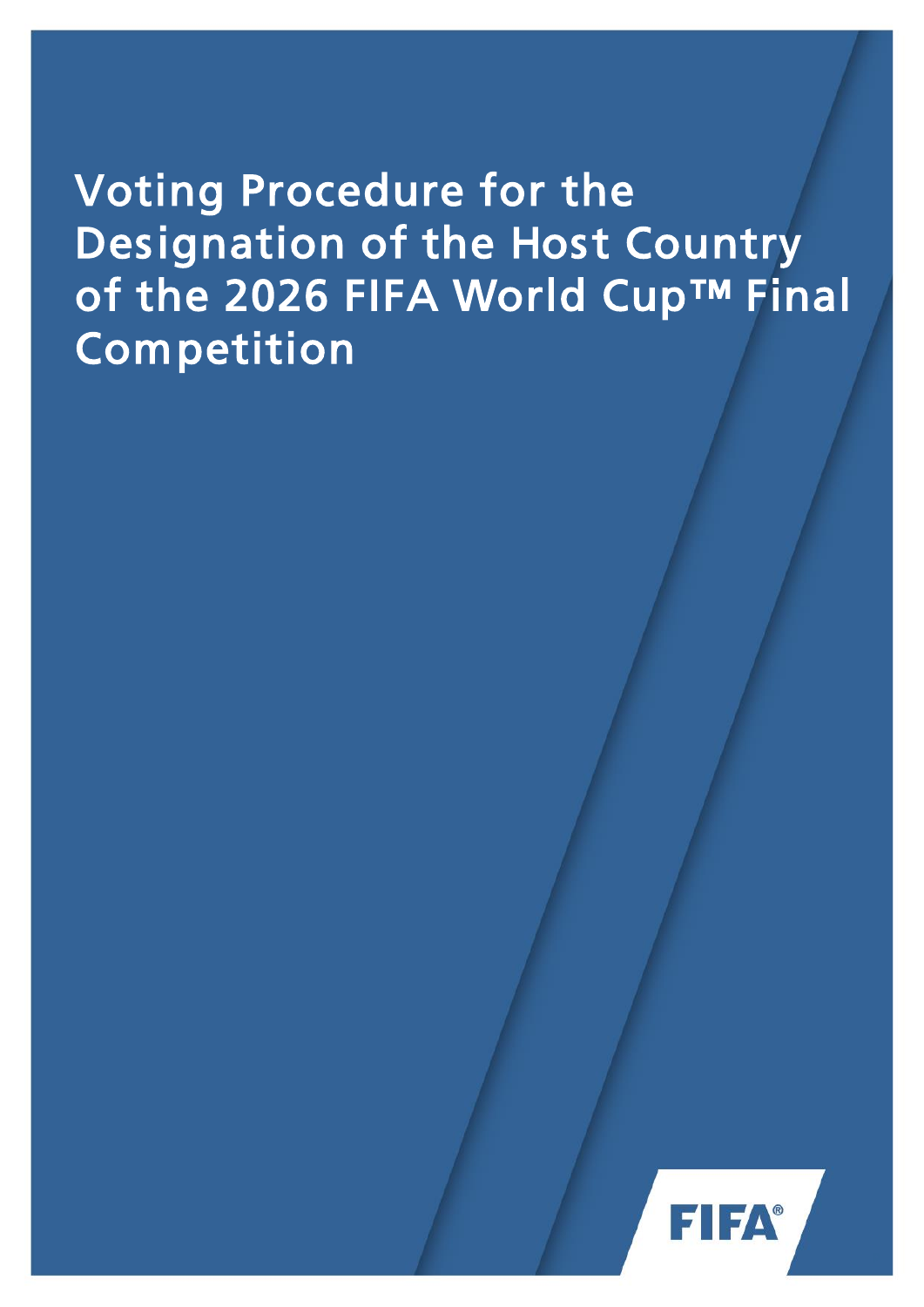

# Voting Procedure for the Designation of the Host Country of the 2026 FIFA World Cup™ Final Competition

#### **PREAMBLE**

The 67<sup>th</sup> FIFA Congress decided that:

- (i) based on specific regulations to be issued by the FIFA Council, the FIFA general secretariat would establish a bidding procedure (hereinafter: the "Bidding Procedure") inviting initially the member associations of CONCACAF, CAF, CONMEBOL and the OFC to express, by 11 August 2017, their interest in submitting to FIFA a bid to host the final competition of the 2026 FIFA World Cup™. The 68th FIFA Congress would decide on the selection of the candidate host association(s); and
- (ii) should the 68<sup>th</sup> FIFA Congress decide to not select any candidate host association(s), the FIFA general secretariat would invite further member associations, including the member associations of the AFC and UEFA and excluding those member associations that had already submitted a bid, to submit a bid to host the final competition of the 2026 FIFA World Cup™.

Before the passing of the deadline of 11 August 2017, FIFA received:

- a joint expression of interest submitted by the Canadian Soccer Association (CSA), the Mexican Football Association (FEMEXFUT) and the United States Soccer Federation (USSF); and
- an expression of interest submitted by the Moroccan Football Association

to submit to FIFA a bid to host the final competition of the 2026 FIFA World Cup™.

The 68th FIFA Congress, which will take place in Moscow, Russia, on 13 June 2018, will vote on the matter of awarding the right to host the 2026 FIFA World Cup™ final competition, in accordance with art. 69 par. 2 of the FIFA Statutes. The present procedure will define in more detail the voting process to be followed in connection with the relevant agenda item of the 68<sup>th</sup> FIFA Congress.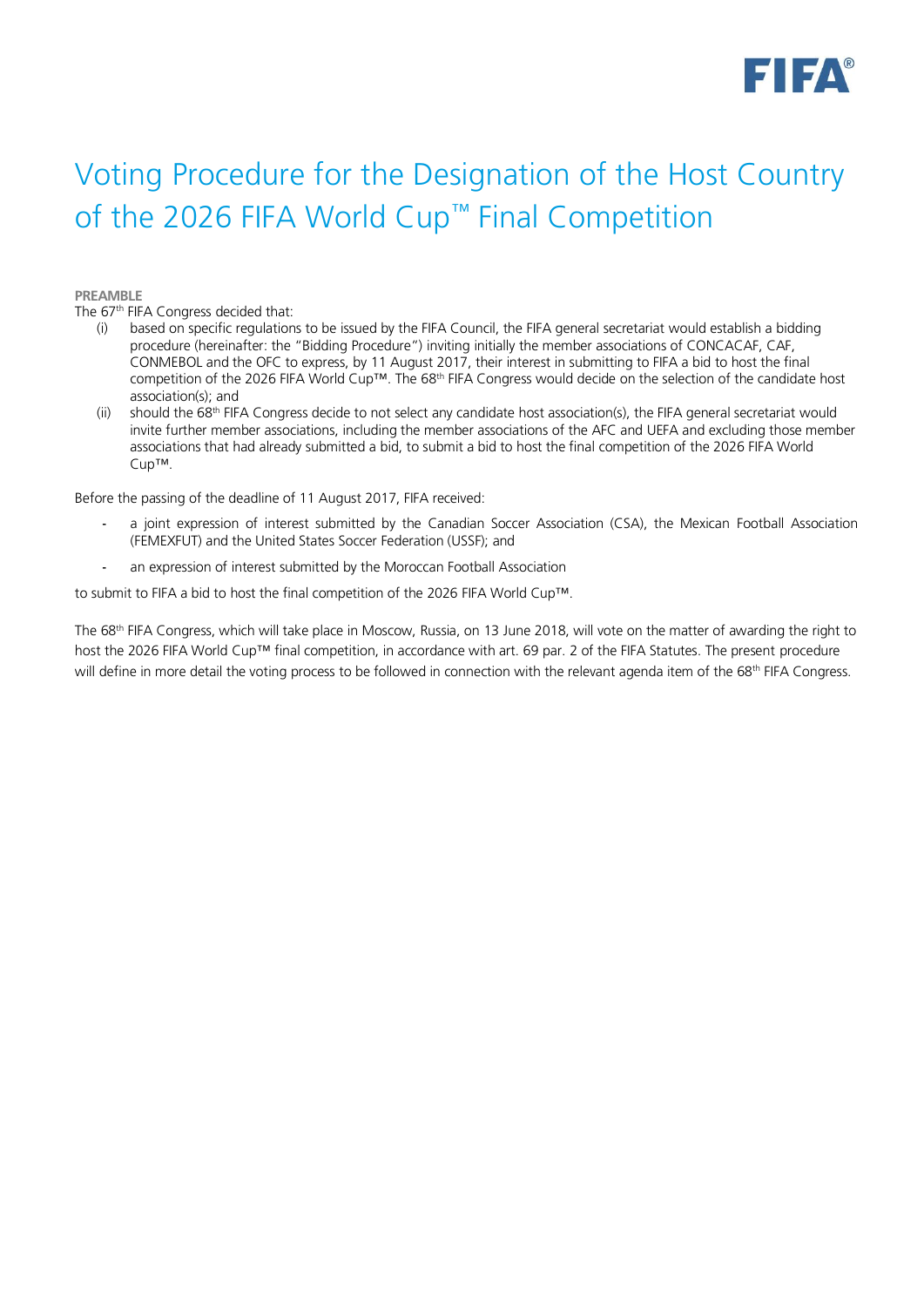

### **I.** PROCEEDINGS AT THE 68<sup>TH</sup> FIFA CONGRESS

## **A.** INTRODUCTION

- **1.** The 68<sup>th</sup> FIFA Congress shall review the evaluation report issued by the 2026 Bid Evaluation Task Force in relation to the Bidding Procedure. Based on their best judgement and taking into consideration the defined criteria for the selection decision as set out in the FIFA Regulations for the Selection of the Venue for the Final Competition of the 2026 FIFA World Cup™, the 68<sup>th</sup> FIFA Congress shall vote on the selection of the host association(s) of the final competition of the 2026 FIFA World Cup™ pursuant to article 69 par. 2 (d) of the FIFA Statutes and based on the decision taken by the 67<sup>th</sup> FIFA Congress, unless no bid is submitted to the 68<sup>th</sup> FIFA Congress. In the event that the 68<sup>th</sup> FIFA Congress decides not to select the host association(s) for the final competition of the 2026 FIFA World Cup™, the second phase of the Bidding Procedure shall be conducted.
- **2.** Proceedings with regard to the relevant agenda item of the 68<sup>th</sup> FIFA Congress shall be opened by the chair of the Congress. In accordance with art. 5 of the Standing Orders of the Congress, the chair, or a member of the 2026 Bid Evaluation Task Force designated by the FIFA Council, shall give a short report. Such report shall include, in particular, a summary of the results of the evaluation of the bids by the 2026 Bid Evaluation Task Force and an official notification of the FIFA Congress of the bid(s) the FIFA Council has designated for selection. The relevant report shall also include an overview of the intended course to be followed in connection with the FIFA Congress agenda item concerned and, in particular, of the voting procedure foreseen with regard to the selection decision of the FIFA Congress.
- **3.** Following the introduction by the chair and the presentation of the report, each Candidate Host Association(s) that submitted a bid which was designated by the FIFA Council for submission to the 68<sup>th</sup> FIFA Congress shall be given the opportunity to present the respective bid to the Congress. Such presentations shall be limited to a maximum of 15 minutes each.
- **4.** Following such presentations, the chair shall open the debate, if there are any requests to speak. After the relevant contributions, the chair shall close the debate and proceed to the vote.

## **B.** VOTE

- **5.** The voting part of the agenda item of the 68<sup>th</sup> FIFA Congress on the selection of the host association(s) of the final competition of the 2026 FIFA World Cup™ shall be introduced by a detailed explanation of the relevant voting procedure.
- **6.** The question to be put to the 68<sup>th</sup> FIFA Congress in connection with the vote shall be: *"Do you want to award the right to host the 2026 FIFA World Cup™ final competition to the bid submitted by the Moroccan Football Association, to the joint bid submitted by the CSA, FEMEXFUT and the USSF ("United Bid"), or to none of them (thus reopening the bidding process, excluding the four member associations having already submitted a bid)?"*
- **7.** Voting may be conducted by electronic means. In this case, the possible votes are: "Moroccan Football Association Bid"; "United Bid"; or "None of the Bids – Reopen Bidding Process". If a FIFA Congress member does not vote for any of these options, this shall be counted as an abstention. The result of each ballot and the related votes by the members of the FIFA Congress shall be made public o[n www.fifa.com](http://www.fifa.com/) immediately after the conclusion of the Congress. The result will be announced immediately after the vote has been conducted by showing it on the screen at the  $68<sup>th</sup>$  FIFA Congress.
- **8.** In accordance with art. 69 par. 2 (d) of the FIFA Statutes, if fewer than three bids are presented to the Congress, a simple majority (more than 50%) of the valid votes cast is required for a decision on the host. In accordance with art. 11 par. 1 of the Standing Orders of the Congress, invalid votes or electronic votes manipulated in any other way as well as abstentions are to be disregarded when calculating the simple majority.
- **9.** If one of the two bids obtains a simple majority in the first ballot, it shall be awarded the right to host the 2026 FIFA World Cup™ final competition. The other bid shall be deemed to be rejected by FIFA. This decision is final.
- **10.** If the third option ("None of the Bids Reopen Bidding Process") obtains a simple majority in the first ballot, both of the aforementioned bids are deemed to be rejected and the second phase of the Bidding Procedure shall be initiated (thus reopening the bidding process, excluding the four member associations that have already submitted a bid). The proceedings relating to the agenda item of the 68<sup>th</sup> FIFA Congress on the designation of the host country of the 2026 FIFA World Cup™ final competition shall be concluded.
- **11.** If none of the above three options obtains a simple majority, and the number of votes for the option "None of the Bids Reopen Bidding Process" is equal to the number of votes for the aforementioned bids taken together, both of the bids shall be deemed to be rejected and the second phase of the Bidding Procedure shall be initiated. The proceedings relating to the agenda item of the 68<sup>th</sup> FIFA Congress on the designation of the host country of the 2026 FIFA World Cup™ final competition shall be concluded.
- **12.** If none of the options presented to the 68<sup>th</sup> FIFA Congress reaches a simple majority, and the number of votes for the aforementioned bids taken together is higher than the number of votes for the option "None of the Bids", a second ballot shall be conducted. The question to be put to the  $68<sup>th</sup>$  FIFA Congress in the context of the second ballot shall be:

*"Do you want to award the right to host the 2026 FIFA World Cup™ final competition to the bid submitted by the Moroccan Football Association or to the joint bid submitted by the CSA, FEMEXFUT and the USSF ("United Bid")?"*